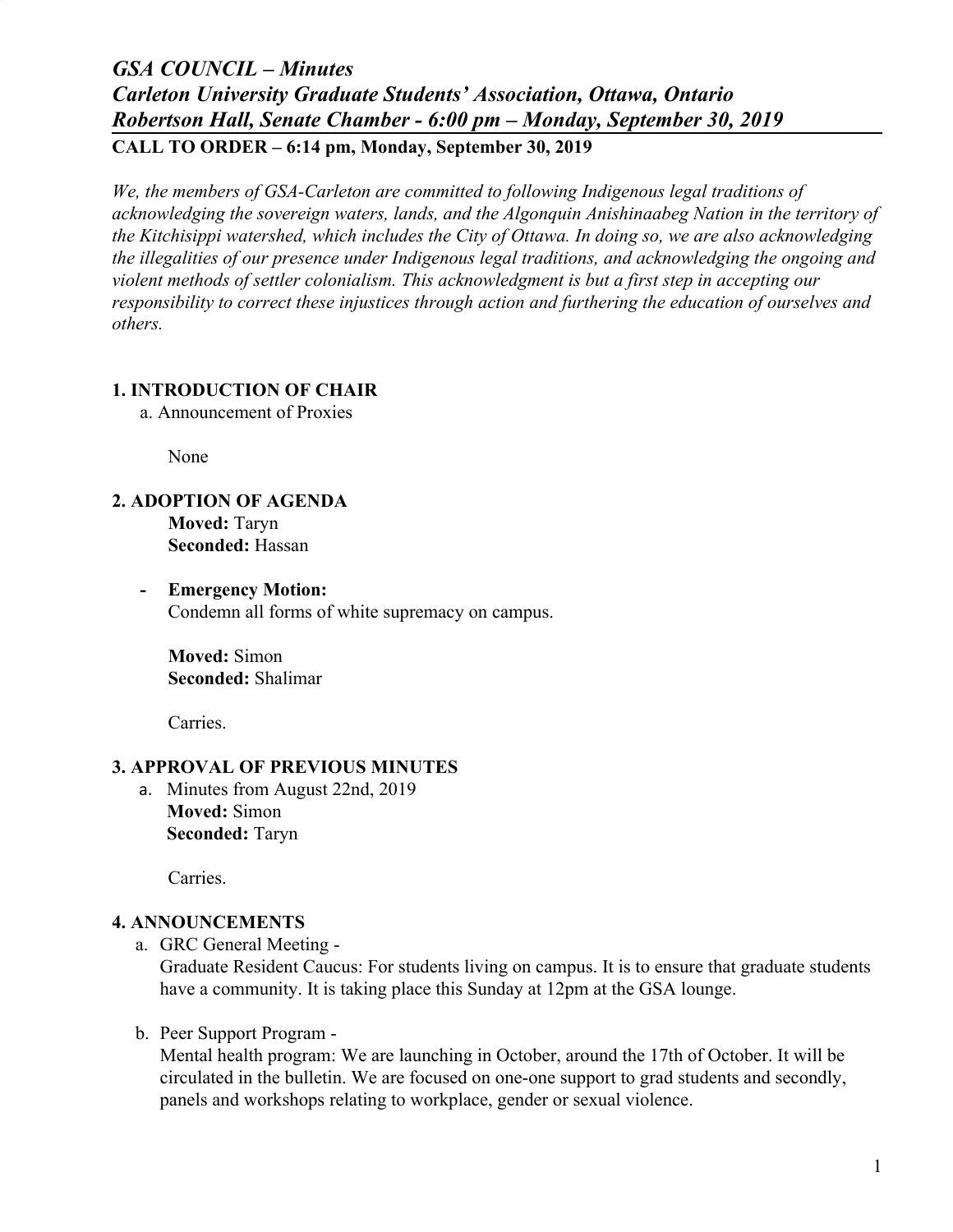#### **5. ORDER OF THE DAY: Councillor Orientation and Review of Robert's Rules of Order**

Shalimar: GSA is a democratic organization for graduate students, by graduate students. We provide health plans (and dental), peer support programs, scholarships/grants, political action committees against grievances on campus, printing services, and manage Mike's place.

The role of Council: You all have voting memberships and provide direction to executives. As a counselor, your role is to attend monthly meetings. Additionally, be involved in informing us about department engaging and community building activities. We work with Uottawa and other organizations and can be a great experience to learn how to manage activities and events at the university level.

### **6. EXECUTIVE REPORTS**

a. President (Ashley Courchene)

Opt-outs: Less than expected, this is good news. Total revenue loss - \$28,0013.15. We need to keep resisting this because there are benefits to it. We must continue to resist it and one way to do it through Town Hall.

Candidate's Debate: All candidates running for Federal Elections. We would like to publically condemn the invite to PPC.

OC Transpo: There are troubles in accessing campus as Upass expires sooner during summer and students have issues in accessing the campus for classes. It might lead to a small increase in price.

b. VP Finance (Jesse Whattam)

Welcome weeks: We had a great time and had a balance of political and creative events. Students were interested and engaged, so that was fun.

Grants: We were able to negotiate \$41000 from FGPA, double from last year.

Mike's place: We focused on making people aware that Mike's place is on campus and we encouraged folks to get to it.

Carleton Admin: We are working on doing a strategic mandate. As the universities' performance is based on Ford's Mandates, so we wanted to make sure how that would affect post-grad students.

c. VP Operations (Shalimar Woods) Welcome Weeks: Very fun, lots of community engagements and lots of events. We worked on making sure the spaces were social yet safe. We want to create an envt where grad students can meet and engage.

For one-one support, the first location: Equity services and second location: Women's centre. Events involving mental health will include positive masculinity. TA's are eligible are eligible to use their hours towards pedagogical hours.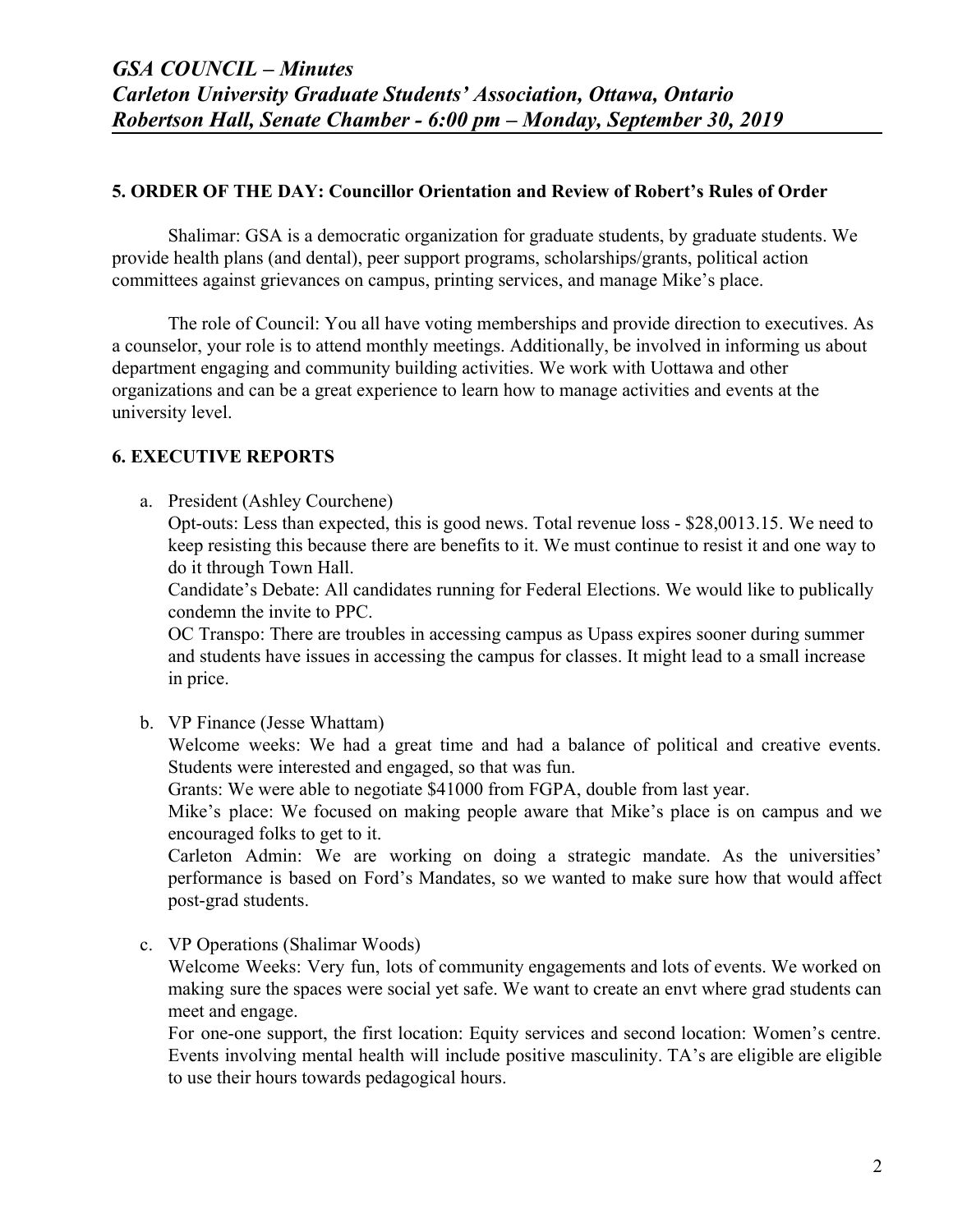Council recruitments: The operations team and myself have worked hard on getting graduate students to come forward and get involved.

**d.** VP Academic (Hemant Gupta)

Welcome Weeks: Working on involving international students and host an event for them. Council Recruitment: If you have friends in other departments who don't have representation, please ask them to join GSA.

**e.** VP External (Namrata Tilokani)

Welcome Weeks: It was amazing. It took a lot of planning but we got some really good feedback. I was more focused on mobilizing and the political side of things. We are thinking of doing departmental mobilization sessions.

PAC: During welcome weeks, we did a lot of reaching out and having people sign up. We would be meeting in the second week of October. We started a video project on recording experiences of students due to OSAP cuts.

OSAP Townhall: We decided to do this to highlight how it affects students, more specifically International students. We launching the invite tomorrow, its from 6-9 pm on the 4th floor.

Climate strike: We made signs and how the planet is getting affected. We all executives went out and 20,000 people showed up in Ottawa.

f. Questions

Codie: I was wondering if you were getting your membership?

Ashley: They have agreed to give names but we will still keep pushing for full information, and have spoken to a lawyer. The university refuses to give out information on members due to some legal pretenses.

Hassan: Student choice initiative - The student from Uottawa does not have option to opt-out of GSA, I was wondering why?

Ashley: If they are not following what the province has mandated, we only know that our administration has been trying to follow it properly. Every university has taken its own interpretation of the mandate. We heard that in some universities, it is not opt-out but opt-in which is worse. It is the individual admin of each university as to how it gets implemented. The admin will not listen to us on how to implement it.

Shawn: When students are engaging in climate strikes or events, there are elements that go rogue, so my question is if we are issuing anything to condemn those actions? Eg: there were issues or statements that students were swearing in meetings. Are we issuing statements separating us from them or are we not doing anything? I also saw people throwing eggs during climate strike and I was just hoping to know if society is issuing a statement?

- Jesse: As a collective, we make a decision on case to case basis.
- Ashley: there are different types of acceptable protests. As executives, we will do our best to represent our grad students but we don't have control over what other students are doing.

### **7. OTHER REPORTS**

a. Senate & Senate Committees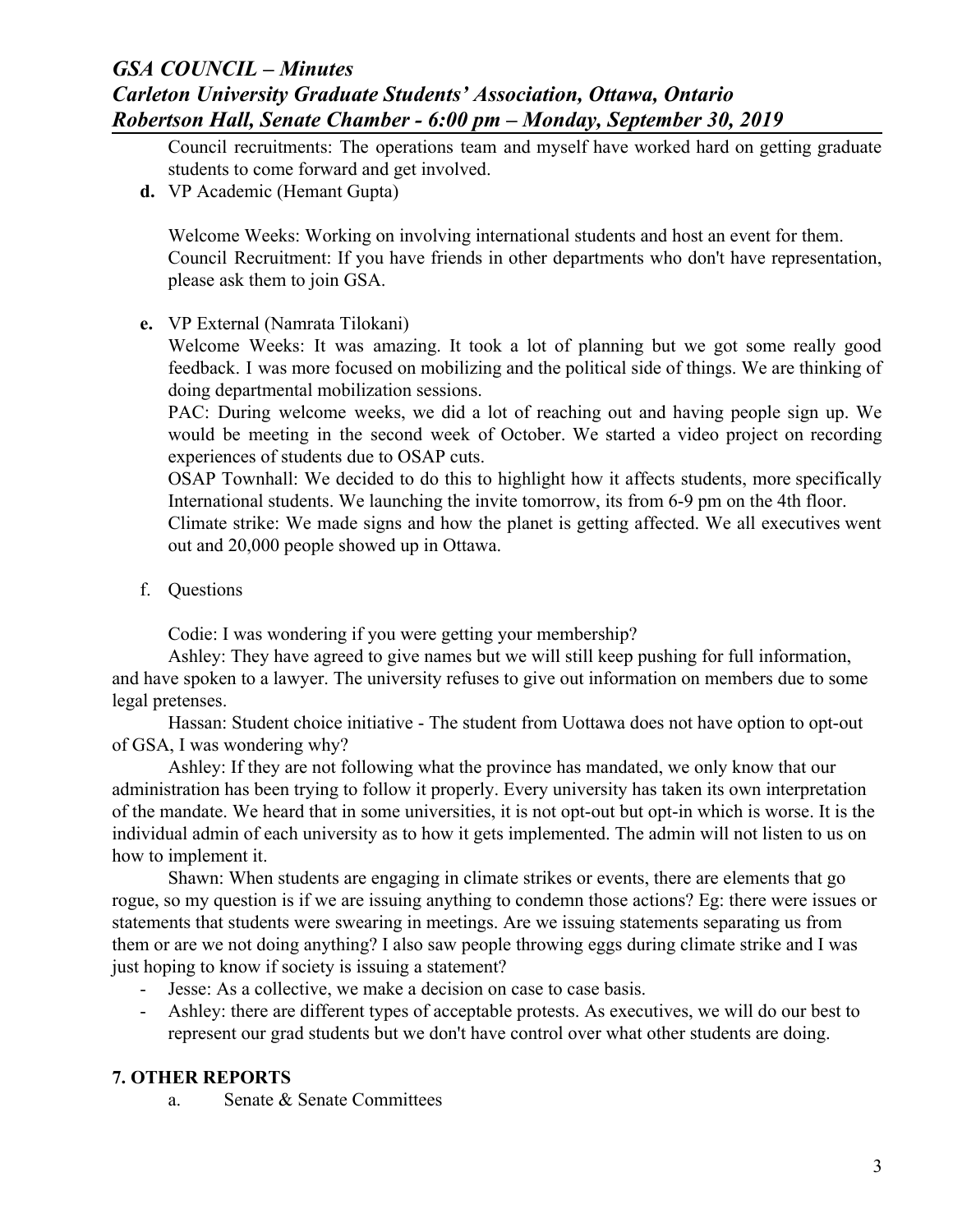- Nothing to report. b. Graduate Residence Caucus (GRC) -Nothing to report.
- c. Graduate Faculty Board (GFB)
	- Nothing to report.

Taryn: It kind of came up in passing, the GFB as the board or at least the chair was talking about limiting Professional development funds i.e. having conferences. Lastly, they are working on doing TAships.

The TAships issue is vague. They are restructuring the way they are giving. No consultations with unions were made, but we hope they talk to students.

d. Canadian Union of Public Employees 4600 (CUPE 4600)

We are currently negotiating the contract for staff under CUPE 4600 and we are trying to negotiate with Doug Ford, who is never at the meetings. We are going to be giving lots of thorough details to everyone. If you want to get involved, there is a mobilization meeting in Canal meeting tomorrow, please come. The General Members Meeting this Wednesday at 6 pm.

Codie: We are looking for an alternative negotiating member. Please let anyone interested.

- e. Board of Governors (BOG)
	- Nothing to report.
- f. Carleton University Students' Association (CUSA)
	- Nothing to report.
- g. Questions

- Nothing to report.

### **8. DEPARTMENTAL REPORTS**

- Nothing to report

### **9. NEW BUSINESS**

**a) Motion 09.30.2019—01: Motion to Impeach Doug Ford** Moved: Ashley Courchene Seconded: Namrata Motivated by: Ashley

Whereas Doug Ford and the Ontario government have significantly cut funding for OSAP, making post-secondary education even more inaccessible to students;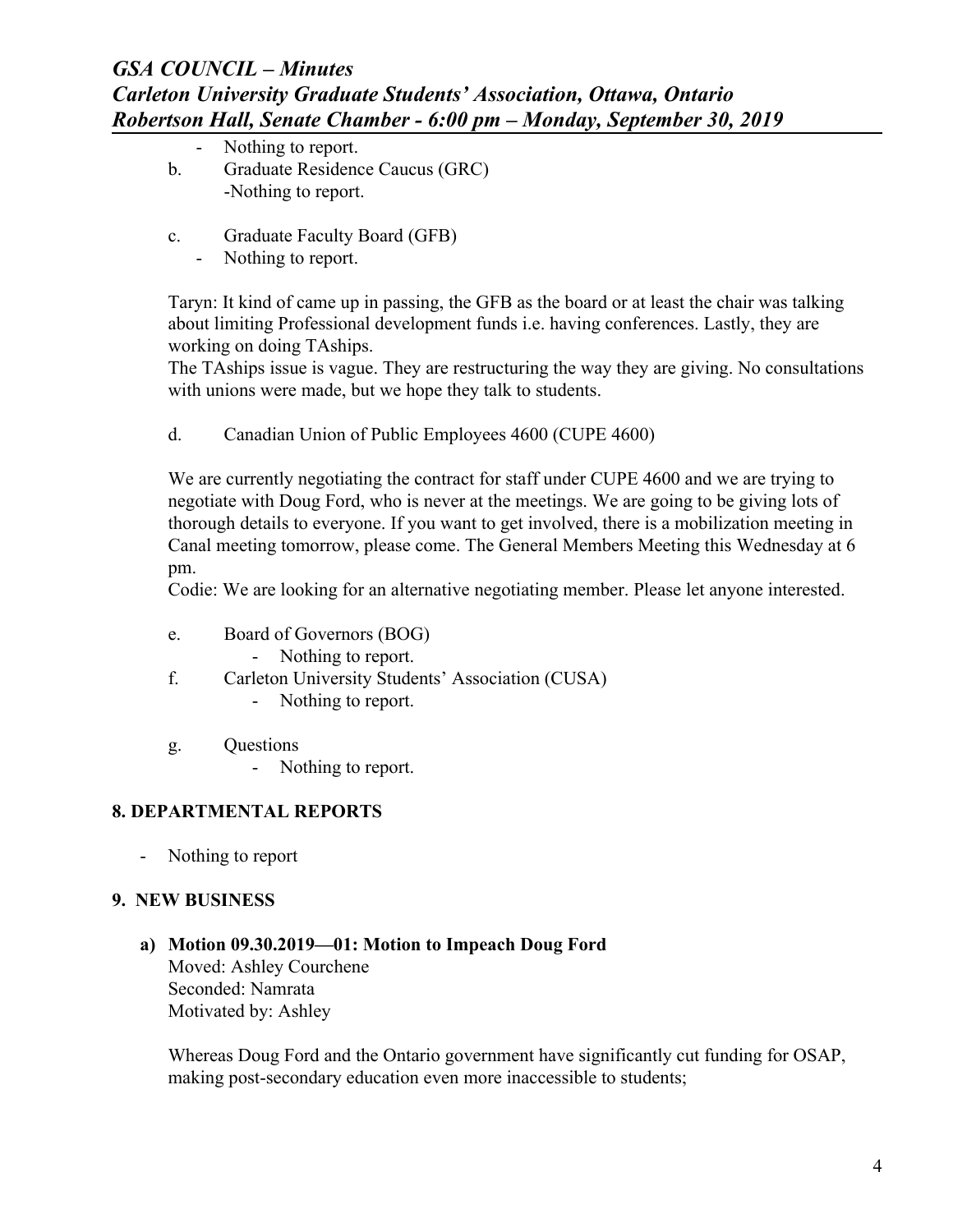Whereas Doug Ford and the Ontario government have implemented the Student Choice initiative to weaken student unions ;

Whereas Doug Ford and the Ontario government have implemented policies that hurt large sectors of Ontario's population, especially the most marginalized ones;

Be it resolved that the GSA impeach Doug Ford.

Be it resolved that the GSA executive works with GSA members, other student unions and allies to advocate for a no-confidence vote in Doug Ford's government.

Ashley: This is only for example purposes as we wish to introduce the concept of Point of Order and striking out the clause from the agenda.

#### Discussion:

Favor of the motion: Namrata

The Student's choice initiative undermines the ability of students to get advocacy and have a safe space. We wish to work with other unions to eradicate this initiative.

Taryn: How can we go about pursuing the end of this motion?

Ashley: We have the OSAP Townhall. We need to gain insights and motivate the students to become interested in. In theory, we need to do a lot of coalition building, getting people agitated and riled up.

Jesse: There are so many mobilizations happening across the province. The idea is to connect it to the wider attack and doing education pieces. We can also sit down and talk about it as to what you would like to do.

Namrata: Hopefully this SCI is repealed. But if it is not, we are definitely having conversations across the province to move forward.

Amendment: Motion to Amendment to Resolution that "GSA will write an open letter to an MPP. If SCI is not repealed, we will discuss a petition." Moved: Namrata Seconded: Ashley

Passed unanimously.

### **b) Motion 09.30.2019-02: Condemn all forms of white supremacy on campus Motivated by:** Ashley

### Questions:

Taryn: What kind of de-escalating activities are you thinking about? Ashley: We asked CUSA to revoke the invite to PPC. But when this was not going to happen, we decided to publish a statement condemning their actions and ask people to show up and express their displeasure. We have also discussed drowning them out, creating a live feed.